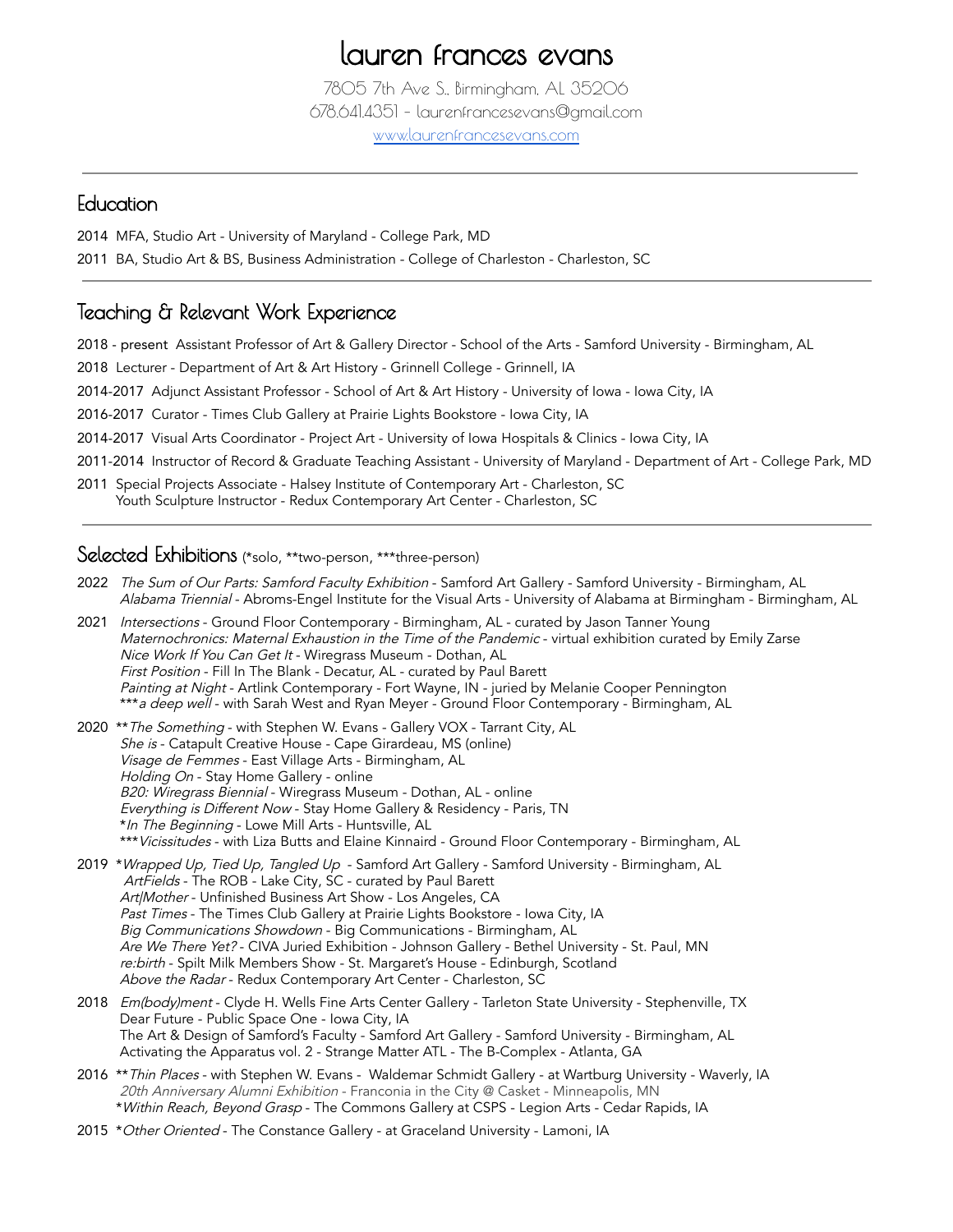\*Omphalos - The Alexander Brest Gallery - at Jacksonville University - Jacksonville, FL International Sculpture Center's Student Award Exhibition - Step Gallery at Grant Street Studios - Phoenix, AZ Fiber Fusion - The West End Art Depot Gallery - Las Cruces, NM Pulse 15 - Hillyer Art Space - Washington, DC

- 2014 International Sculpture Center's Student Award Exhibition Grounds for Sculpture Hamilton, NJ MASTER PIECES - Manifest Gallery - Cincinnati, OH \*\* METAXU: an MFA thesis exhibition - The Art Gallery - College Park, MD
- 2013 \*WHOLEISM: parts & holes Hillyer Art Space Washington, DC Material Matters – curated by Kristy Bishop - 10 Storehouse Row - North Charleston, SC \*\*MIDPOINT - The Stamp Gallery - College Park, MD
- 2012 Call Collect Hamiltonian Gallery Washington, DC 31<sup>st</sup> Annual Invitational Sculpture Show - Montpelier Arts Center - Laurel, MD
- 2011 Prologue The Herman Maril Gallery College Park, MD Contemporary Charleston: Under the Radar - The City Gallery at Waterfront Park - Charleston, SC Collaborations: A Dance Concert - Emmett Robinson Theatre - Charleston, SC
- 2010 \* Situation Destination Saul Alexander Gallery at the Charleston County Public Library Charleston, SC 1 x 1, Redux Contemporary Art Center - Charleston, SC

#### Residencies, Fellowships, & Awards

2020 Artist in Residence - Stay Home Gallery & Residency - Paris, TN

- 2019 Young Alumni Award School of the Arts College of Charleston
- 2018 ThinkTank 10 Emerging Educator Fellowship Integrative Teaching International (ITI) Conference WIlmington, DE
- 2015-2016 Artist Project Grant Iowa Arts Council Des Moines, IA
- 2014-2015 MC Ginsberg Artist in Residence Iowa City Community School District Iowa City, IA
- 2014 Outstanding Student Achievement in Contemporary Sculpture Award International Sculpture Center Hamilton, NJ
- 2011-2014 Graduate Teaching Assistantship Department of Art University of Maryland College Park, MD
- 2012 Artist in Residence & Grant Vermont Studio Center Johnson, VT Artist in Residence - Elsewhere Living Museum - Greensboro, NC John Dorsey Prize for Outstanding Curatorial Practice - University of Maryland - College Park, MD
- 2010 Intern Artist Fellowship Franconia Sculpture Park Schafer, MN Best in Show - Young Contemporaries - Halsey Institute of Contemporary Art - Charleston, SC

# Presentations, Workshops, and Curatorial

- 2022 "To Have and To Hold" presentation SECAC conference MICA Baltimore, MD
- 2021 "To Have and To Hold" presentation SECAC conference University of Kentucky Lexington, KY (postponed)
- 2020 All in the Family: On Raising Kids Together, as Artists, in Academia session chair SECAC conference "Aims and Odds of the Artist/Parent/Academic Couple" - presentation - SECAC conference - Virginia Commonwealth University - Richmond, VA (online)
- 2019 "Simultaneous Letdown" presentation Artist/Mother Retreat Artist/Mother Podcast Kingston Springs, TN Artist as Parent as Academic - session chair - SECAC conference - University of Tennessee at Chattanooga -Chattanooga, TN
	- "Simultaneous Letdown: On Mary, the Maternal, and the Creative Act" presentation CIVA Conference Bethel University - St. Paul, MN

Alumni Speaker Series - presentation - Greater Atlanta Christian School - Norcross, GA "How We Are Fed: Artist Mothers and the Online Community" - paper presentation in Maternal Subjectivity and Contemporary Art session - CAA conference - New York, NY

- 2018 "The Procreative Professor and the Creative Process" presentation ITI: Think Y'all session at the Southeastern College Art Conference (SECAC) - University of Alabama at Birmingham - Birmingham. AL Think Tank 10: Compass Points: Navigating the Landscapes of Art, Design, Mind and Body - Integrative Teaching International (ITI) conference - workshop participant - University of Delaware - Newark, DE
- 2017 "Simultaneity: On Urges & Origins" paper presentation CIVA Conference Azusa Pacific University Azusa, CA
- 2016 Connecting Distance body casting in the Art Lounge Iowa Arts Summit Iowa Arts Council Des Moines, IA Connecting Distance - casting workshop - FAIR PLAY Conference - St. Ambrose University - Davenport, IA Visiting Artist - lecture and studio visits - University of Northern Iowa - Cedar Falls, IA Open Studio Visiting Artist - lecture, critique, and studio visits - Knox College - Galesburg, IA